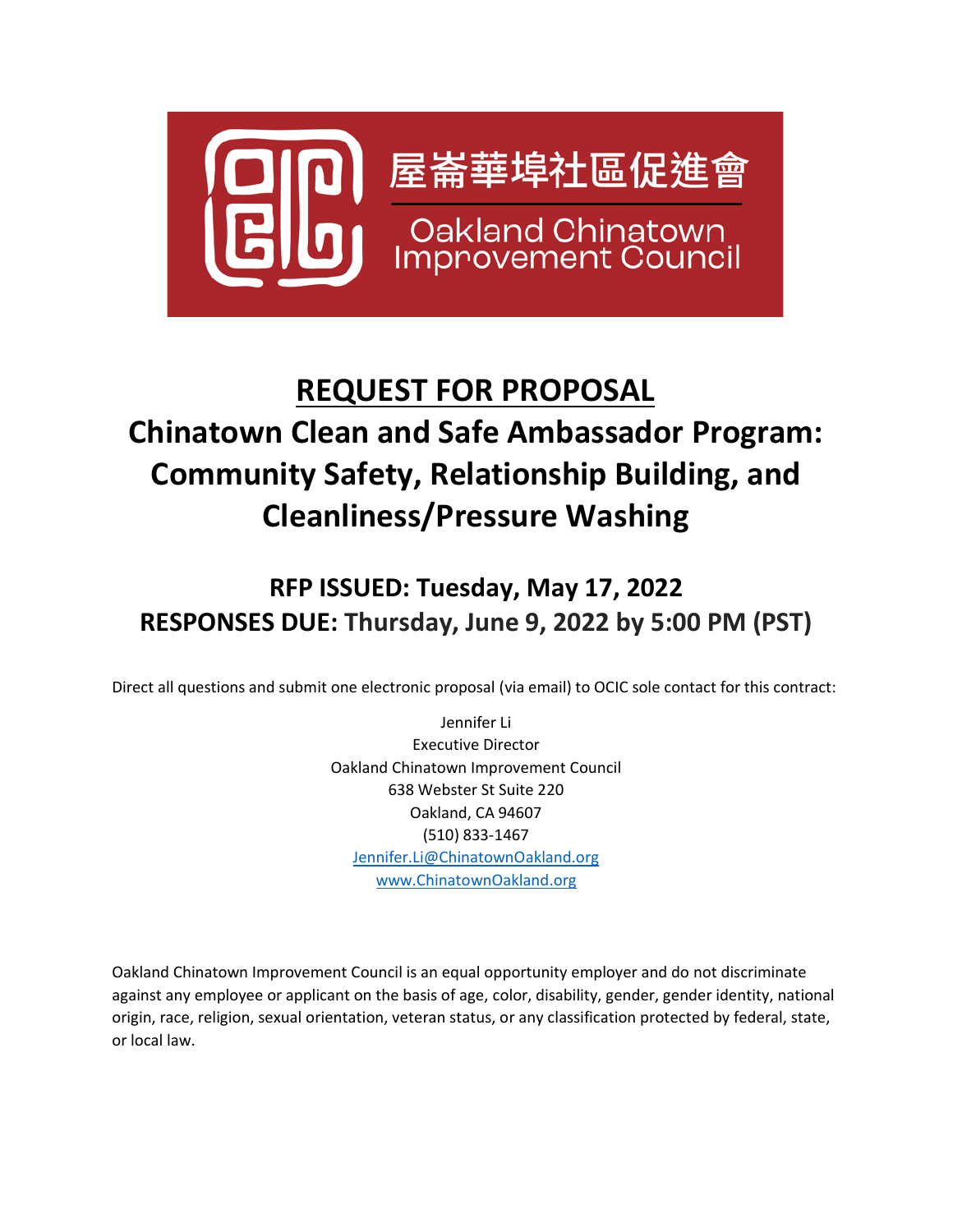## **Introduction and Background**

The Oakland Chinatown Improvement Council (OCIC) is seeking responses to this Request for Proposals ("RFP") for vendors that can provide community safety, sidewalk cleaning, and minor other public space maintenance services to designated public and public facing spaces within the boundaries of the Oakland Chinatown CBD (see attached map, Exhibit 1). The personnel assigned to those varied functions may come from one vendor or a combination of vendors that specialize in the various needs of Oakland Chinatown. This contract is anticipated to commence on an initial basis on or around approximately July 1, 2022, and ramp up as staff and geographic coverage increase over the first three months. At the end of the sixth month, the vendor should be operating at full capacity. The initial contract period will be one (12) months with annual options for renewal. The selected contractor will interface with the Executive Director and/ or Clean and Safe Program Coordinator of the OCIC, as may apply.

The OCIC requires that the Vendor(s) provide sufficient personnel to staff an Ambassador and maintenance program, who have the requisite skills to maintain public rights of way and who can professionally interact with the members of OCIC, the general public, and City of Oakland staff, and have the skills and abilities necessary to prevent problems and de-escalate situations before they become problems that require police intervention. The OCIC and its Vendor(s) will occasionally need to work collaboratively with the Oakland Police Department and the Department of Public Works, and City contractors like Waste Management. Therefore, OCIC employees and Vendor(s) must meet a standard of professionalism and excellence to maintain productive and friendly relationships with the City of Oakland staff and the community.

Positive, environmental change in a community can only come about as a result of properly trained personnel who have a clear understanding of the services we are contractually obligated to provide to the property and business owners who are funding these CBDs. The vendor must clearly understand this dynamic and perform as a strong advocate for the CBDs and the goals of its various entities. The CBDs are not public agencies, although they do engage in public safety and community services.

OCIC programming may experience seasonal fluctuations and may require the Vendor(s) to periodically supply additional personnel to the regular roster of maintenance and landscaping attendants. The seasonal fluctuations primarily occur over the holiday season and during special events throughout the year, such as Lunar New Year, Mid-Autumn Moon Festival, and others. The Vendor(s) must be capable of sustaining the OCIC Chinatown Ambassador Program with support in the event of a major natural disaster. A more detailed scope of activities is outlined below in Section IV.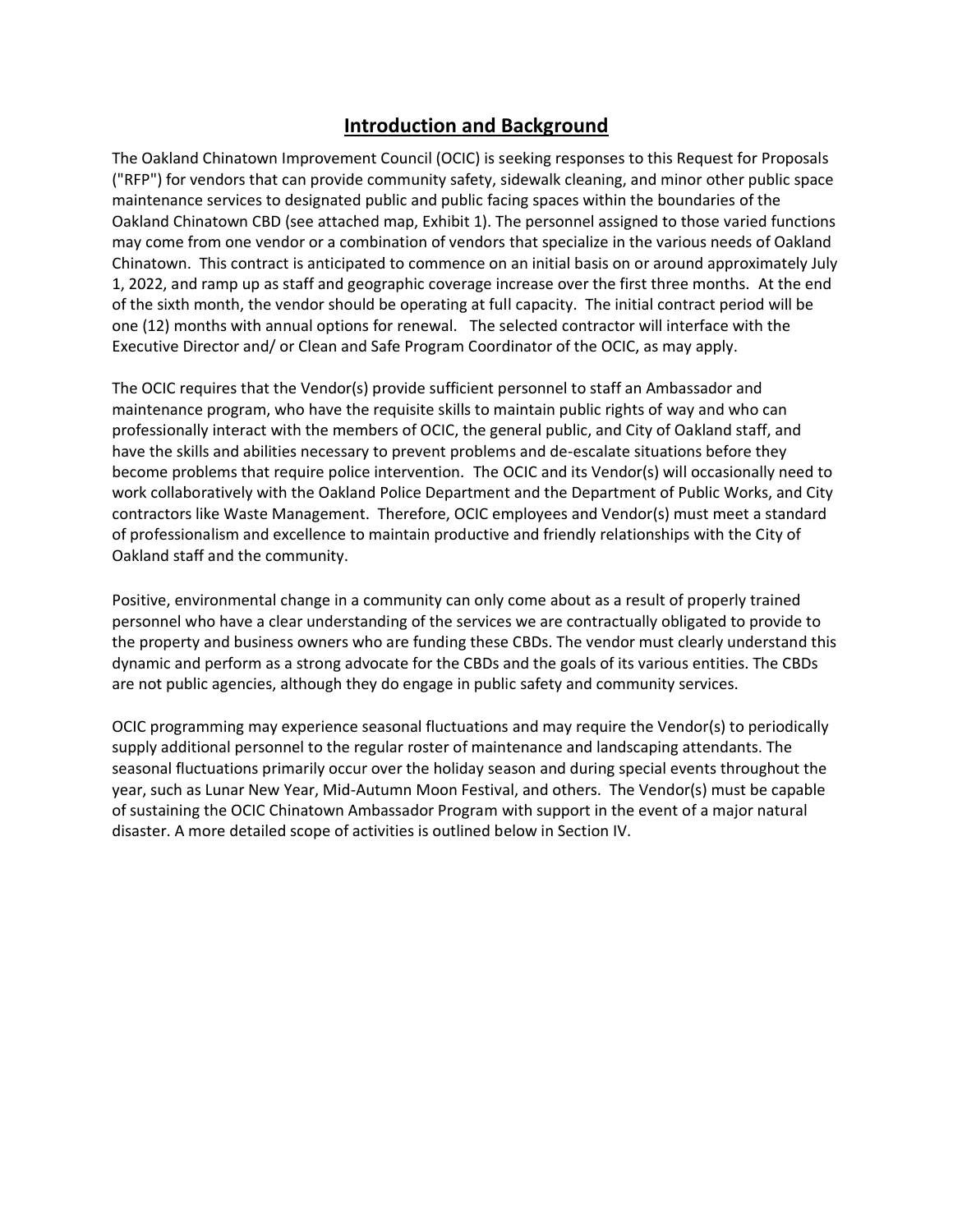## **Not to Exceed Contract Amount:**

Contractor(s) shall provide a detailed work plan with a thorough breakdown of:

- 1. Wages and employment costs and benefits like health, holidays, vacations, sick pay, benefits, etc. provided for each work position, including for the supervisor/ operations manager; and
- 2. Proposed hours and days for each work position; and
- 3. All equipment and supplies provided by vendor, as outlined in the subsequent section, are to be included.
- 4. Overhead and administrative costs including a description of other benefits provided to personnel. For example: training, equipment, and other program management costs should be included.

**The total cost of the work shall not exceed \$425,000 for the first year of operation. The vendors for the Civil Sidewalks Clean and Safe program may interact with security contractors hired by the OCIC and must interact with community members.**

The Oakland Chinatown Improvement Council has an annual budget of \$525,850.00 for our clean and safe ambassador program.

## **Schedule of Solicitation and Awards:**

OCIC reserves the right to change this schedule for any reason.

**OCIC** may make a courtesy effort to contact interested parties that this schedule has changed, but interested parties are ultimately responsible for being aware of changes to this RFP by regularly checking the appropriate RFP folder on the **OCIC** website at www.chinatownoakland.org

| Solicitation or Contract Event                 | Date       |
|------------------------------------------------|------------|
| Request for Proposals Issued                   | May $17th$ |
| Pre-bid meeting with CS Committee and ED       | June 14th  |
| Proposal Deadline                              | June 9th   |
| Notice of Intent to Award Issued (anticipated) | June 24th  |
| Presentation to Full Board                     | June 23rd  |
| <b>Contract Effective Date</b>                 | July 1st   |

A mandatory pre-bid meeting will be conducted on **Tuesday, June 14th, 2022 at 4:30pm, at 638 Webster St Suite 220, Oakland, CA 94607**. Please designate a representative from your organization to attend this meeting. Executive Director will be present to answer questions about RFP, the selection process, or to provide any additional information about CBDs. We ask that you RSVP to this meeting via email to Jennifer Li, Jennifer.Li@chinatownoakland.org.

In addition to the pre-bid meeting, selected finalists will be invited for a presentation on **Thursday, June 16th 6:30pm at 638 Webster St Suite 220, Oakland, CA 94607**. The presentation will be given to a panel composed of members of the Oakland Chinatown Improvement Council Board.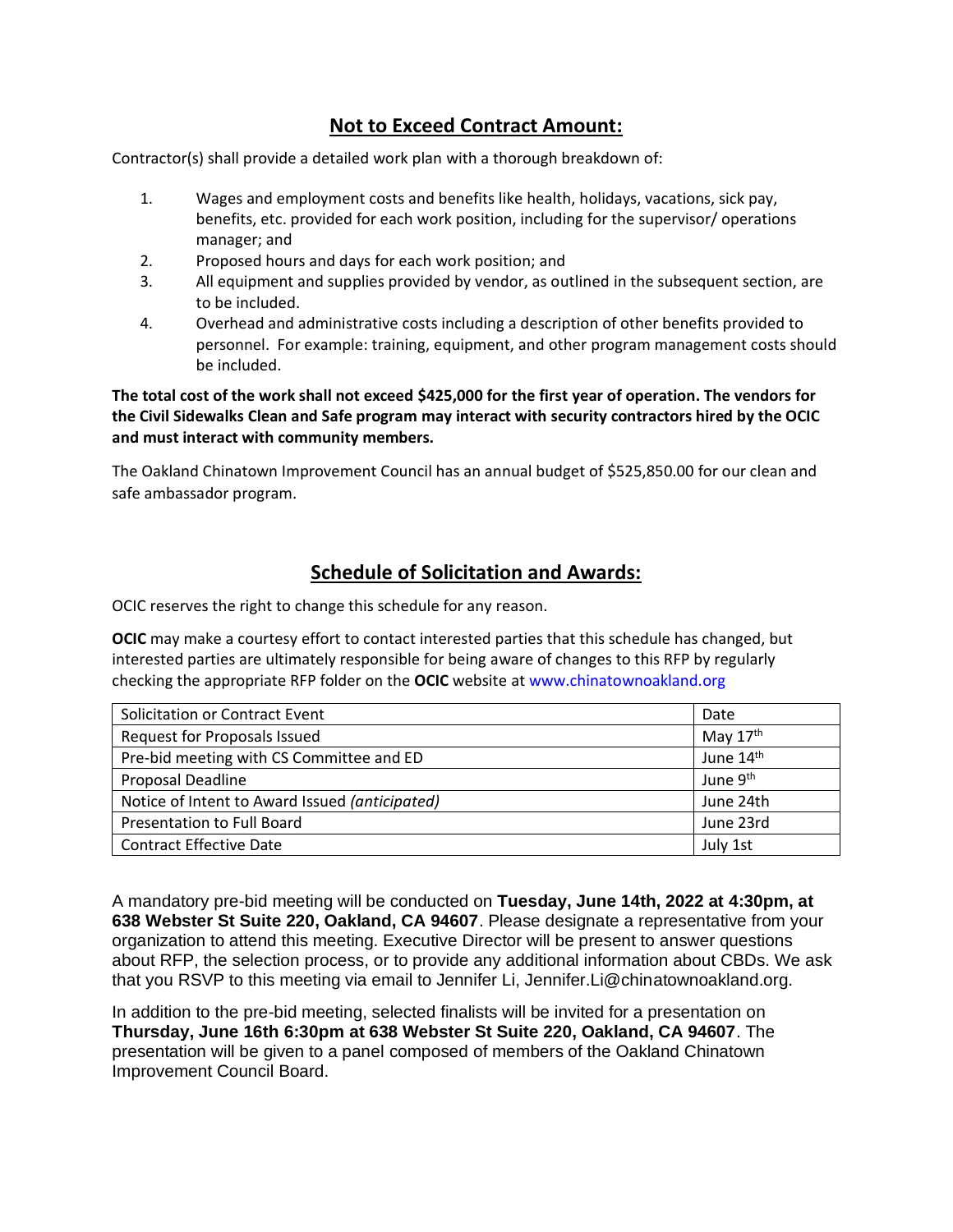## **Overall Safety / Cleanliness Objectives**

Through the retention of one or multiple private Ambassador Contractor(s), the OCIC seeks to accomplish the following:

- **1. Visible Program -** To provide visible evidence that the OCIC- funded maintenance program is working on a day-to-day basis by making personnel visible with district colors on high visibility uniforms. Branding may be added with the district colors and logos on trash receptacles and machinery.
- **2. Visible Safety Presence** Create a visible presence of safety within the boundaries of the District in order to improve the perception of public safety in the area.
- **3. Decrease Crime -** Achieve a measurable decrease in all crimes committed within the boundaries of the District. Specifically**:**
	- i. Deter solicitation, de-escalate conflicts, and other anti-social behavior in the District.
	- ii. Provide resource information to all persons in need or who are currently experiencing homelesseness, including resources such as shelter, food, social programs, and drug rehabilitation services in the community.
	- iii. Participate in community meetings with social service providers and existing Oakland volunteer groups to promote communication and collaboration on issues of mutual concern of community members in the District.
	- iv. Provide safety escorts on foot for residents and community members feeling unsafe.
- **4. Visible Cleanliness Distinction** To create a visible standard of cleanliness distinction within the Chinatown Oakland area when compared to the surrounding parts of the larger Downtown district.
- **5. Public Interaction** To provide assistance and information when requested to visitors, residents, property owners, business owners and their employees, as well as houseless individuals in the Downtown Oakland area and develop relationships with these parties through consistent daily interactions.
- **6. Team Interaction** Each individual employee will be required to carry one handheld radio and/or cell phone to communicate with the Contractor's Operations Manager and/or OCIC staff as directed, and other Ambassador co-workers. The selected contractor is responsible to provide and maintain all radios for maintenance personnel.
- **7. A Safer Chinatown**  By carrying out the above functions at a consistently high level, the result will be a cleaner and safer Chinatown. All people, but especially seniors and young children will feel more secure and cared for as they go about their daily lives and business in the neighborhood. Visitors will feel welcome and seen. Merchants and residents will see preventative measures taken to help deter crime, assist and actively engage with community members and merchants, direct unhoused individuals and others in need of assistance to the appropriate resources, maintain clean sidewalks and public recreation areas, and other actions that will foster a clean and safe community in Oakland Chinatown.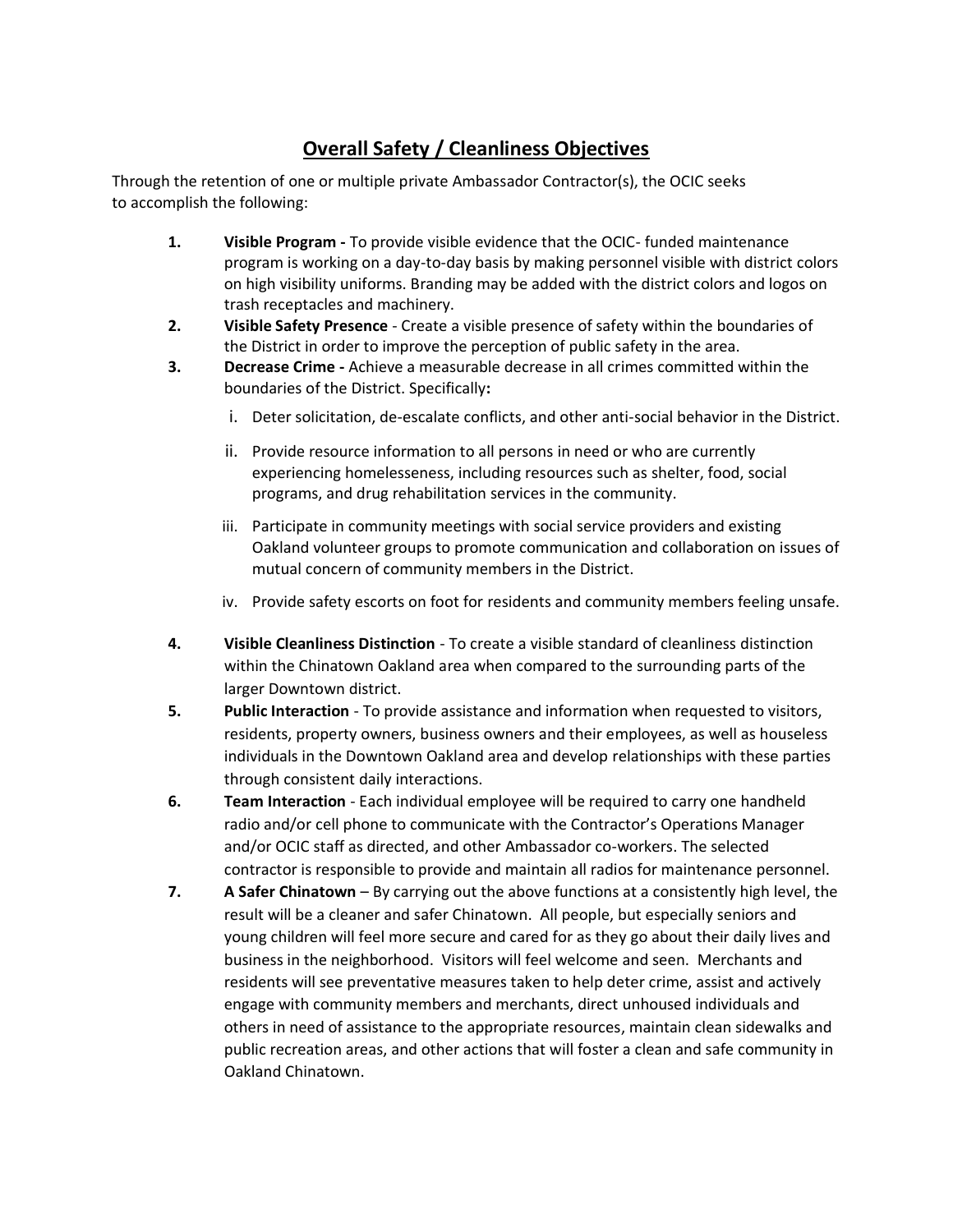## **Ambassador Safety, Cleaning, and Community Building Services– Required:**

The mission of the OCIC is to build relationships between Chinatown stakeholders by creating a clean and safe Oakland Chinatown urban district that will retain existing businesses, support a pleasant living environment for residents, attract visitors, and competently connect those in need to assistance. This shall be accomplished through the use of designated Ambassadors who will consistently and preventatively address urban issues.

#### **Safety and Relationship Building Scope of Services:**

- Clean and Safe Ambassadors must be capable of learning basic foot patrol skills. Clean and Safe Ambassadors are trained to be additional eyes and ears for the police and fire department. Our goal is to be visible, mobile, and responsive. We do not respond to felony police calls; however, we may, from time to time, find ourselves assisting the local police with a felony crime scene investigation as witnesses. We expect Clean and Safe Ambassadors to understand the basic philosophy of community-based Safety and possess exemplary customer service skills. Clean and Safe Ambassadors will interact daily with merchants, police, and the public and must possess the skills and ability to diffuse and deescalate problems and negotiate with people when possible (loud noises, illegal dumping, graffiti, etc.) Otherwise, contact medical and emergency services.
- Safe passage escort to and from destinations within Chinatown for residents and community members feeling unsafe, directions/wayfinding, and general assistance.
- Periodically, Clean and Safe Ambassadors will use their knowledge of traffic law when undertaking preliminary investigations of drunk/drugged driving. Ambassadors will also have to exercise Welfare and Institution Code knowledge in handling juveniles and the mentally ill.
- Clean and Safe Ambassadors will be required to perform many tasks that include, but are not limited to the following:
	- Crime prevention via foot patrols throughout the CBDs
	- Clear communications with local business, other Safety managers in various buildings, other Chinatown volunteer safety patrol groups, visitors, and CBD stakeholders
	- Interviews of persons and witnesses
	- Basic and comprehensive report writing that documents Clean and Safe Ambassadors' actions and meets the CBDs' requirements
	- Response to specific plans and directions that are tied to crime reduction plans adopted by CBD management
	- Participation in training for de-escalation techniques, mental health, crisis response, trauma informed care interventions, and social service safety net referrals.
	- A professional relationship with the Oakland Police Department, Oakland Department of Transportation, Oakland Fire Department, BART Police, Alameda County Sheriff's Department, the District Attorney's Office and local merchants in their districts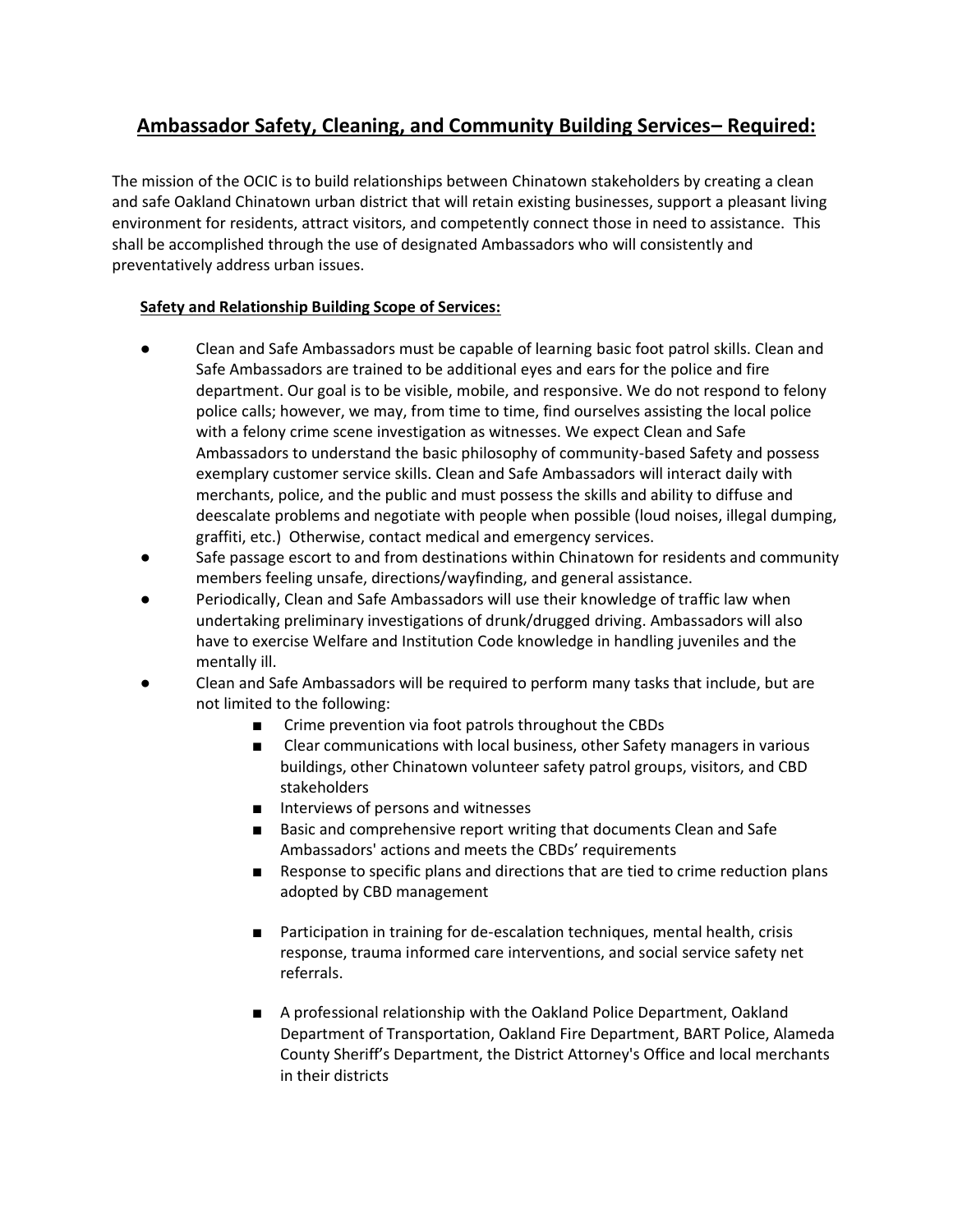- Evaluation of persons for the presence of mental illness or drug abuse and the arrangement of the appropriate response from nearby service providers
- Ability to use a 2-way radio in a professional manner and basic computer wordprocessing programs for report writing
- Ability to work in small teams on rotating shifts that include "swing" hours
- Maintain sensitivity to "quality of life" conditions such as graffiti, trash, human waste and arrange for appropriate action to be taken and the ability to work with other vendors to achieve the CBDs' maintenance goals
- Supervision to be provided by the Vendor
- **Shift Supervisor -** Supervises Ambassadors and ensures compliance with company policy, district policies, and ensures the proper preparation of incident reports. Must have demonstrated good judgment and leadership skills.
- **Clean and Safe Foot Patrol Ambassadors -** Must be energetic and in excellent physical condition to patrol. Daily contact and incident reports are required.
- **Dispatch -** Please explain how you will receive calls requesting safety services and how the dispatch of Ambassadors will occur. Bidder may suggest alternate management/supervision structure that would maximize clean and safe ambassador coverage while providing effective supervision and communication.
- **Reporting -** It is a requirement of this contract that the vendor be able to provide monthly reporting to CBD Management staff. Reports will need to identify key issues within the CBD boundaries, highlight agreed upon stats that demonstrate the work being done in the CBD boundaries, and truly give CBD management staff a usable tool for advocating on behalf of the districts.

#### **Cleanliness and Maintenance Scope of Services:**

**Sidewalk/Gutter Sweeping** - Using hand or power sweeping equipment, clean and remove all trash, gum, stickers, debris and human bio-waste from sidewalks, gutters, driveways, tree wells, landscaped areas and on and around street furniture, including trash receptacles, and bus stops in the public right of way. Perform duties in a uniform fashion based upon directed frequency. Ambassadors shall be courteous and helpful to district merchants, residents, visitors, pedestrians, and City personnel.

#### Personnel schedules, services, route frequency should be as follows:

- Sidewalk Pressure Washing frequency: To be determined. It is likely that more highly trafficked areas (and in particular, those blocks with large numbers of restaurants or markets) within the district will need to have pressure washing more frequently. However, every sidewalk within the entire district will be pressure washed no less than two times per year, and may require more as requested. If water rationing requirements interrupt this schedule, please immediately inform the OCIC Executive Director and Program Coordinator.
- Sidewalk Pressure Washing Protocols: Pressure washing should be done at a time of day that is convenient for business and property owners. Water temperature shall be at least 180 degrees Fahrenheit with a pressure of not less than 3500 psi and a volume not less than 5 gpm. All spray nozzles shall have a 25-degree pattern or greater. All storefront areas including storefront glass areas shall be protected to avoid water seepage into storefronts and debris on the sidewalk areas should be picked up immediately prior to washing. The contractor(s) shall have the capability to provide their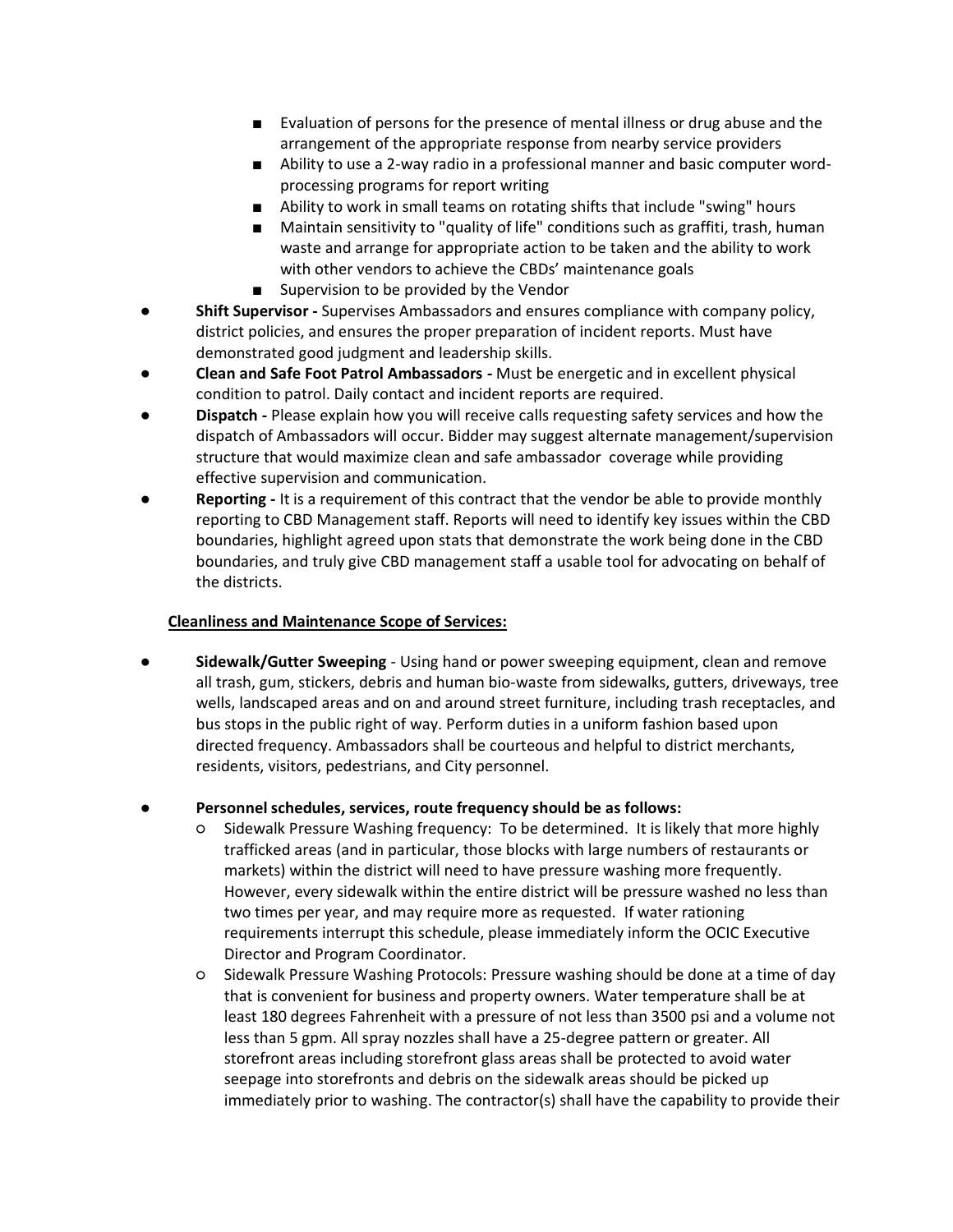own water source if needed or arrangements shall be made to use public or private sources. It is the responsibility of the contractor(s) and not the OCIC to ensure that the pressure washing conforms to all applicable governing laws and regulations, including state and local laws governing storm water disposal. This is the responsibility of the vendor. The pressure washing is to be conducted following tree and planter watering, as may be done, to remove soiled runoff. Appropriate safety measures shall be taken at all times. Pressure washing spot cleaning will be done, as necessary.

The minimum schedule should be as follows:

- Pressure washing must occur throughout the CBDs based on an agreed upon hotspot list;
- Spot cleaning will be done as necessary weekly or daily as needed;
- The steam clean and pressure washing schedule shall be posted on the CBD websites so business, property owners/managers, and residents can check on when their next rotation will occur;
- Vendor must be able to quickly and effectively focus resources on post protest vandalism to remove blight from buildings and objects in the public rights of way to instill a sense of normalcy as quickly as possible.
- Sweep/Rake/Remove trash from all bus stops and areas with high pedestrian concentration as many times as possible per day.
- Ambassadors shall be able to provide special maintenance services, if needed, to and after special events as instructed by the Contractor(s) Operations Manager and/or OCIC staff.
- **Trash Collection/Removal** There are multiple City-maintained trash receptacles which are located throughout the district. Ambassadors may be responsible for emptying any new receptacles, once placed, as frequently as is necessary and to repair and replace the receptacles in a timely manner as necessary. Ambassadors shall be responsible to clean the exterior surfaces of all trash receptacles on public rights of way and keep them free of minor graffiti by using appropriate methods which will not harm the receptacle surfaces. Major graffiti and vandalism shall be reported to the Contractor(s) Operations Manager in a manner determined by the OCIC staff.
	- Wipe down trash receptacle covers on a consistent basis, frequently mopping or washing the bottoms of the receptacles to remove dog urine, spilled drinks or other liquids.
	- Clean and/or pressure wash trash receptacles at a minimum of once monthly or as needed.
	- Maintain daily cleaning reports to be distributed to Contractor(s) Operations Manager and/or OCIC staff, District Manager or District management company as directed to ensure compliance with contract.
	- OCIC staff may direct Contractor to engage with City Department of Public Works or Waste Management to handle bulky dumping.
	- Contractor will also assist OCIC in upstream trash management, observing if households or businesses are regularly dumping in public trash receptacles, causing them to overflow, and then engaging with the offenders to correct the behavior.
	- Vendor may be engaged to assist in management of secured dumpster for the neighborhood. The dumpster costs may be included as a Civil Sidewalks Program cost for OCIC.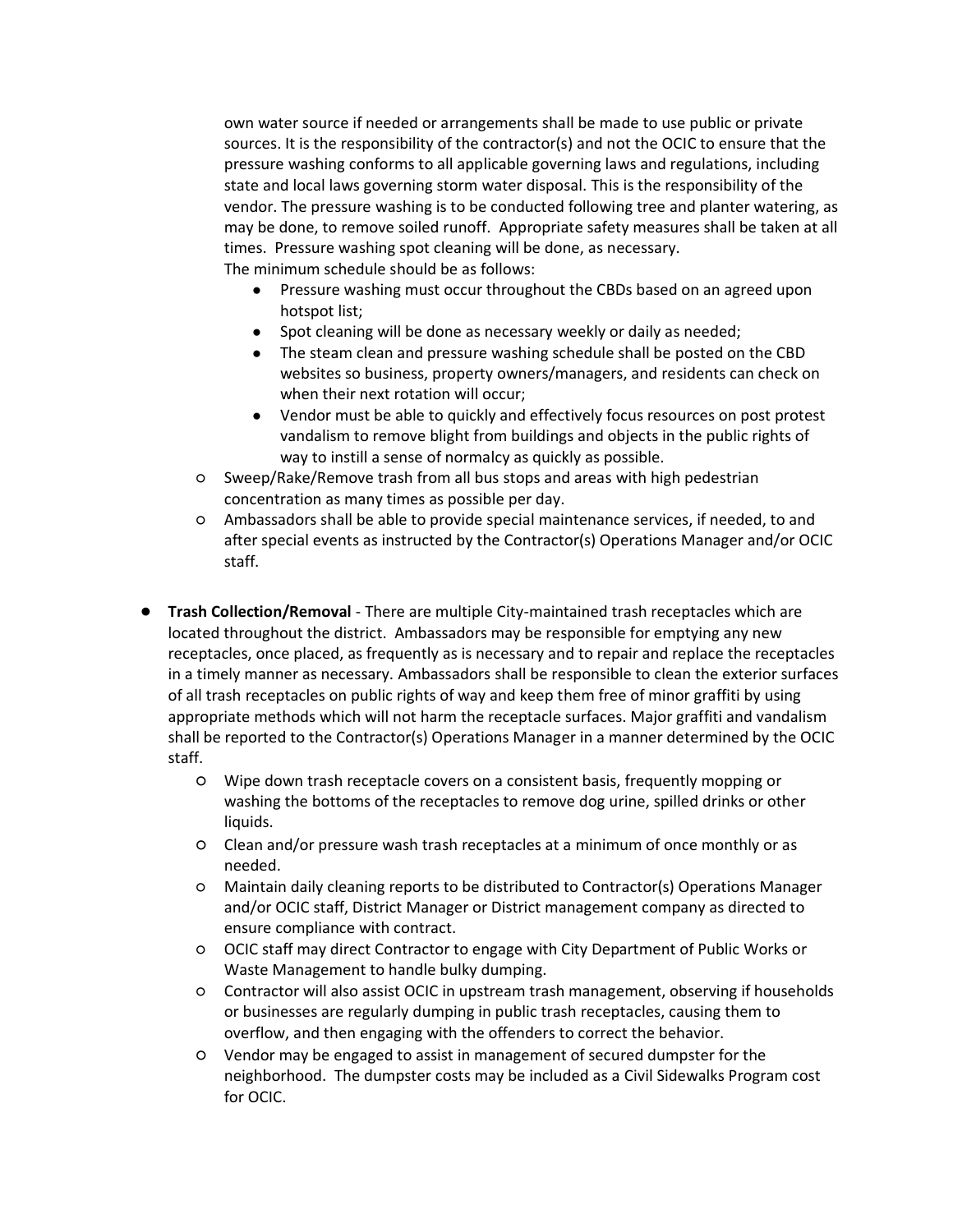- **Graffiti Removal** Clean with solution or pressure wash graffiti, stickers and unauthorized or illegal signs from pavements, trees, poles, planters, street furniture, news racks, bus stops, utility bases and any other relevant surfaces each day. Such removal shall be done in a manner not to damage the surface of the receptacle, pavement or public street furniture. Graffiti is to be removed from ground and wall surfaces within 72 hours of being reported to the contractor, at the direction of the OCIC Executive Director or Program Coordinator. OCIC may direct Contractor to work with private property owners in high visibility locations to remove graffiti. Provide and maintain access forms signed by property owners granting us permission to paint out graffiti on private property; be in receipt of paint, to be stored by the affected business or property owner, in order to color match when requested.
- **Human Bio-waste** Remove all human bio-waste, by sprinkling kitty litter, or the equivalent on the bio-waste, thoroughly clean with a disinfecting agent or pressure wash with a similar agent from pavements, trees, poles, planters, street furniture, news racks, bus stops, utility bases and any other relevant surfaces when applicable. Such removal shall be done in a manner not to damage the surface of the receptacle, pavement or public street furniture. All human bio-waste is to be removed from ground and wall surfaces immediately once discovered. All other biowaste, including that on private property shall be noted and the private property owner shall be notified, or the City department notified in a manner to be determined by the Contractor(s) Operations Manager and/or OCIC staff.
- **Painting/touch-up/washing** Provide touch-up painting of trashcans, planters, benches and light bases throughout the OCIC as requested. However this service should be a part of the Maintenance Ambassadors' daily routine.
- **Special Events, Holiday Decorations, Banners and Planter Watering** Ambassadors may be called upon to install staff events, banners, holiday decorations, pedestrian way-finding systems and maintain those amenities as long as they are displayed in the boundaries of the District. OCIC staff shall give contractor(s) at least thirty (30) days-notice of the need for personnel to implement various special events and/or seasonal displays in specifically designated areas in the district. This shall be considered a standard service of the regular maintenance crew and shall not be considered a supplemental service of the regular maintenance crew.
- **Uniforms –** The Contractor shall provide Ambassadors with an appropriate number of customized shirts, caps, windbreakers, and vests. Branding, logo graphics, and colors shall be provided by the OCIC. It shall be the responsibility of the contractor(s) and their employees to care for and maintain all uniform apparel. All employees shall be in uniform during their work shifts. Uniforms shall be neat and presentable at all times. Uniforms shall be replaced as they are worn out. The uniform costs may be included as a Civil Sidewalks Program cost for OCIC.
- **Data Collection** Ambassadors should be trained to use the City of Oakland See Click Fix app to accurately report issues to be addressed by Public Works. Ambassadors may be assigned to information gathering, survey administration, or data entry as assigned by OCIC staff. Contractor shall provide written monthly reports on data/information that is agreed to by OCIC and Contractor, which may include hours per week of community Ambassador coverage,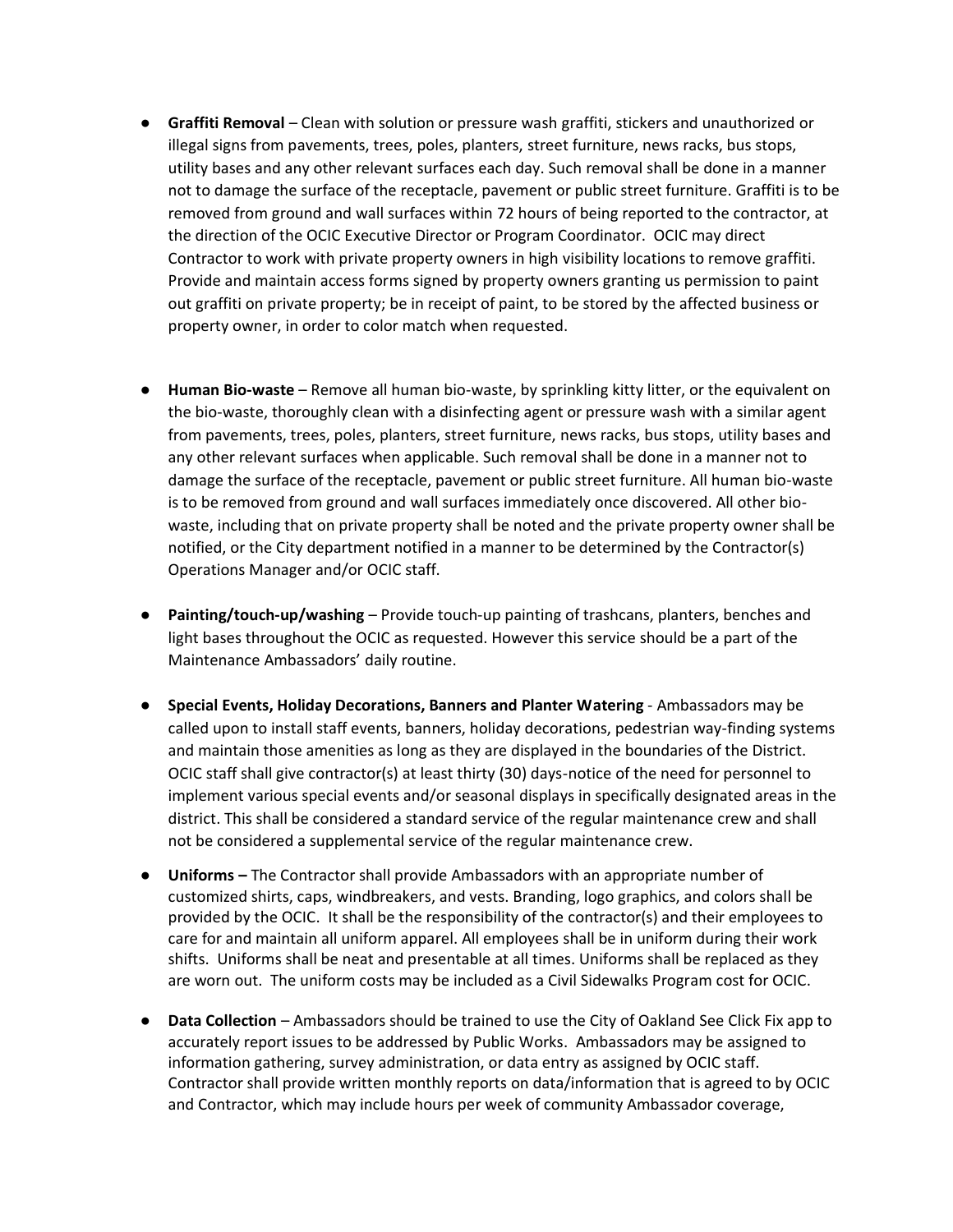pounds of garbage removed, number of graffiti spots abated, Community stakeholder and City agency feedback, See Click Fix reports closed out, incidents or events of note during Ambassador work hours, etc.

#### **Community Building Scope of Services:**

- **Coordination and relationship building with other Chinatown volunteer groups** -In coordination with the OCIC Program Coordinator or Executive Director, have regular meetings and interactions with existing Oakland volunteer groups like the Toishan Benevolent Association Chinatown Patrol Team, Blue Angels Patrol Team, Compassion in Oakland, and others. Good faith and honest efforts to build relationships and mutual understanding between the Ambassadors and the different groups, promote communication and collaboration on cleaning issues, patrol schedules, and foster an environment of mutual respect amongst all Chinatown stakeholders, understanding that there may be cultural and linguistic barriers that all groups need to work through. **Special attention will be given to this section of your proposal.** We want to see how you intend to deploy resources, communication and bridge building, and an emotional willingness and professional openness to work with these other Chinatown groups with good intention in a non-dismissive manner. A clear outline for your current and future practices building and maintaining this connection you intend to deploy if selected.
- **Build Individual Community Relationships –** Ambassadors shall get to know merchants, workers, residents (both housed and un-housed), regular visitors, and City staff (Public Works, Fire, Police, etc). Relationship building activities provided by Ambassadors could include:
	- 1. Safe passage escort to and from destinations within Chinatown, directions/wayfinding, and general assistance
	- 2. Address non-criminal complaints and de-escalate when possible (loud noises, illegal dumping, graffiti, etc.) Otherwise, contact medical and emergency services.
	- 3. Conduct wellness checks of individuals in need, provide linkages and referrals to social services.
	- 4. Provide local workforce development opportunities
	- 5. Foster multiracial and intergenerational relationships to deepen and widen investment, care, and connection to Chinatown. Some Multi-lingual staff (especially in Cantonese/Mandarin/Vietnamese) required. Multi-lingual staff should be paid extra for language capabilities if used on the job.
	- 6. Engage, and integrate volunteers who want to be trained in beautification, patrolling, de-escalation, data collection, and relationship building with local residents and merchants. Oakland Chinatown is fortunate to have many volunteer groups. OCIC's Ambassador program will seek to build cooperative and accountable relationships with those groups, and to leverage and coordinate their efforts. An example of this would be to develop a regular calendar for volunteer groups, so that their efforts are not concentrated or overly relied upon, but instead are spread throughout the month so that there is a steady and sustainable effort by volunteers. Lead Ambassadors could also develop protocols and procedures for common occurrences that they or volunteers encounter to ensure fair, consistent, and ethical treatment of all people in the neighborhood.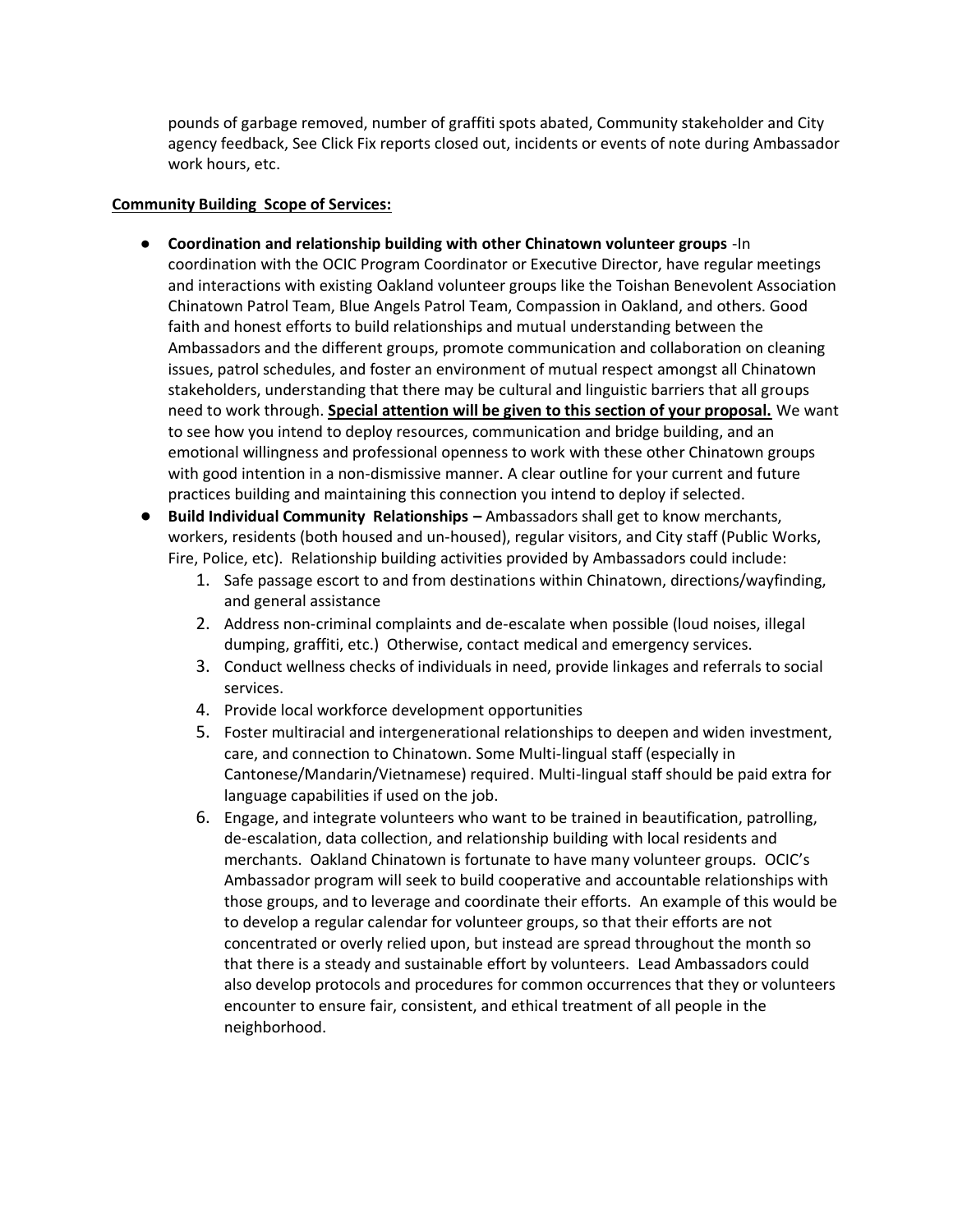**Reporting Requirements** - All reporting must be done through a computerized software or document that CBD management can have access to. Below are the minimum daily tasks that each staff must track and report:

#### ○ **Daily Activity Reports to include but not limited to:**

- Provide number of public and merchant contacts
- Times and detailed descriptions of foot patrol routes
- Suspicious Activities not resulting in an incident
- Status of equipment, i.e., radios, cell phones, etc.
- Trash or hazardous conditions in the public rights of way
- Safety escorts given
- Trash collected, both the total number of bags and weight
- Graffiti removed by location
- Any landscaping projects or maintenance carried out on our projects
- **Incident Reporting**  to be provided for any and all incidents which Ambassadors respond to or are notified of occurring within the boundaries of the District. Incident Reports shall include, but not be limited to the following:
	- Medical Emergencies
	- Injuries
	- Robberies / Thefts
	- Violent Crimes
	- Trespassing
	- Engagement with any members of the community that required specific help or support services
	- Any and all communication with law enforcement agencies
	- Potential and Current Safety Hazards
	- Property Damage / Graffiti

## **Specifications for Proposal**

Contractor is requested to submit four (4) copies of its proposal by the response date listed above, and should include the following sections and format requirements:

- 1. **Executive Summary**: Summary introduction of firm, summary of scope of work, and point of contact.
- 2. **Scope of Work**: List work to be performed, with the accompanying cost proposed for that service. Proposal shall describe procedure, materials and resources (e.g. staff), which will be utilized to complete each task in the scope. It is understood that services will be "as needed" and may ultimately be increased or decreased during the phase of negotiating a service agreement with the successful bidder. *The contractor is to provide the number of hours that cleaning and maintenance personnel shall be provided within the district boundaries, not to exceed the budgeted amount***.**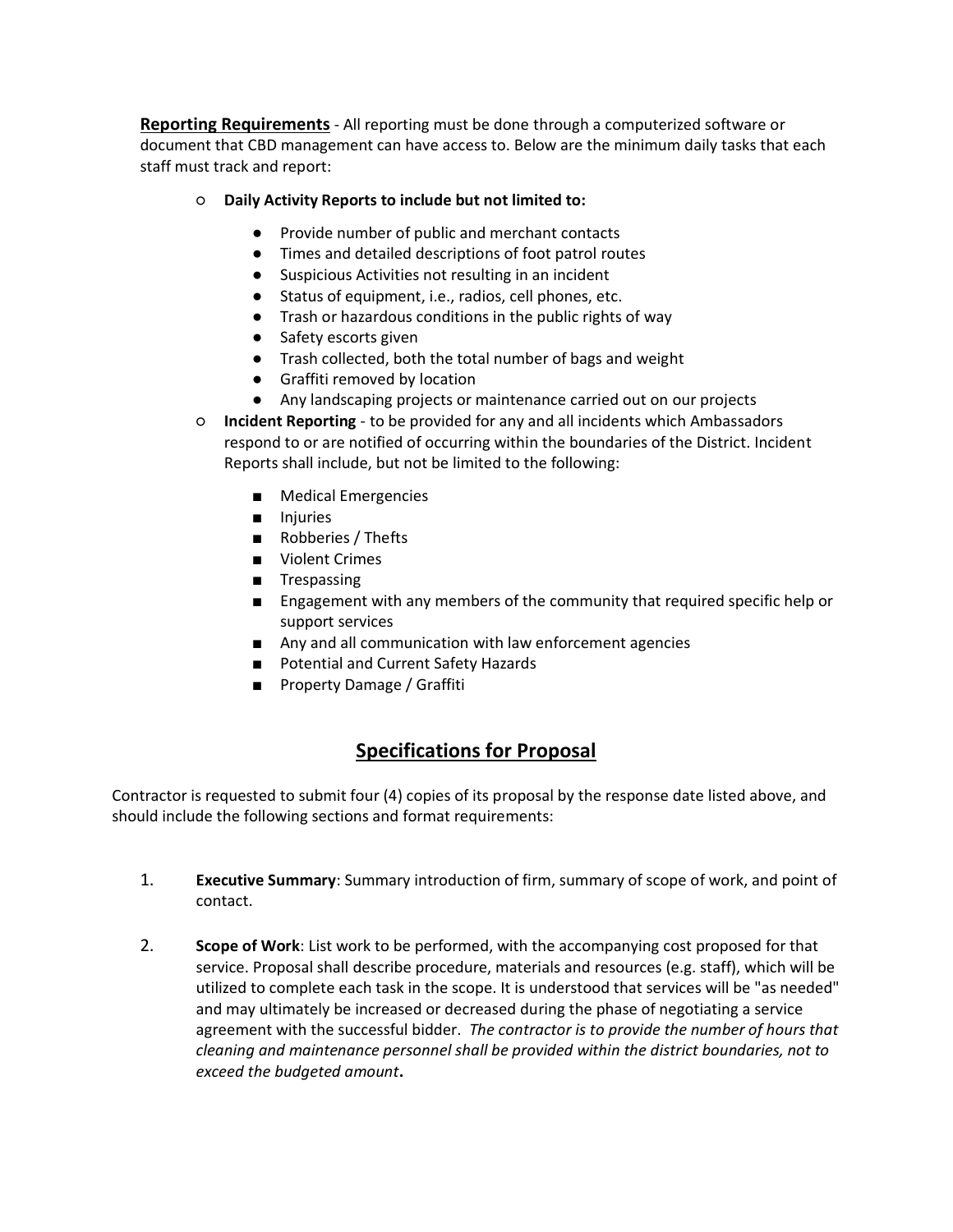- 3. **Identification of Personnel and Equipment for the OCIC:** The contractor shall provide a list of the number of personnel that will be provided to maintain the OCIC for a 12-month period commencing on or around July 1, 2022. The contract may be extended by mutual agreement of both parties. *The contractor shall provide the number and estimated cost of the following personnel or sub-contracts including, but not limited to:*
	- 1. Operations manager/supervisor.
	- 2. Annual cost of vehicle, maintenance, gas, and insurance.
	- 3. Supplies and equipment.
	- 4. Water trailer, supplies, etc. (included in RFP)
	- 5. Monthly supplies for operations.
	- 6. Uniforms or special apparel.
	- 7. Radio and communications system.
	- 8. Graffiti removal supplies and equipment.
	- 9. Sidewalk pressure washing costs with an estimate of service frequency.
	- 10. Ambassador employees' hourly rates, proposed hours and days.
	- 11. Overhead factor (if applicable)
	- 12. Space rental (if applicable)
	- 13. Other costs considered relevant including contingency.
	- 14. Any start-up funding required to acquire equipment and supplies related to this contract.
	- 15. Staff training expenses.
- 4. **Company Background**: Describe your organization/company's background in maintaining public spaces or functioning for a Business Improvement District or Community Benefits District. Include a list of owner/principals (if private sector) or Executive Management staff (if nonprofit) including resumes of key management personnel, the length of time company/organization has been in operation, size (annual revenues), and organizational structure (e.g. staff and org chart). Describe any experience working in, providing services to, or connection to Oakland Chinatown.
- 5. **Community Safety and Public Space Maintenance**: Special consideration will be given to companies who have demonstrated experience in the development of community programs that improve community safety and maintain public space. Also desirable is a company that can demonstrate a history of connecting to and building relationships with many different stakeholders in a neighborhood – merchants, residents, public agencies, nonprofit organizations, and volunteer groups. Please list any and all relevant examples of this type of programming in similar areas.

#### **Contractor's Employees**

All employees shall be able to verify their eligibility to work in the United States.

Personnel shall have good communications and public relations skills to effectively interact with visitors, merchants, and residents in Oakland Chinatown. Contractor will ensure that personnel understand that public relationships and public assistance are a primary part of their duties and that Ambassadors are willing to assist in surveys, distribute community information, provide directions, and assist the public as needed.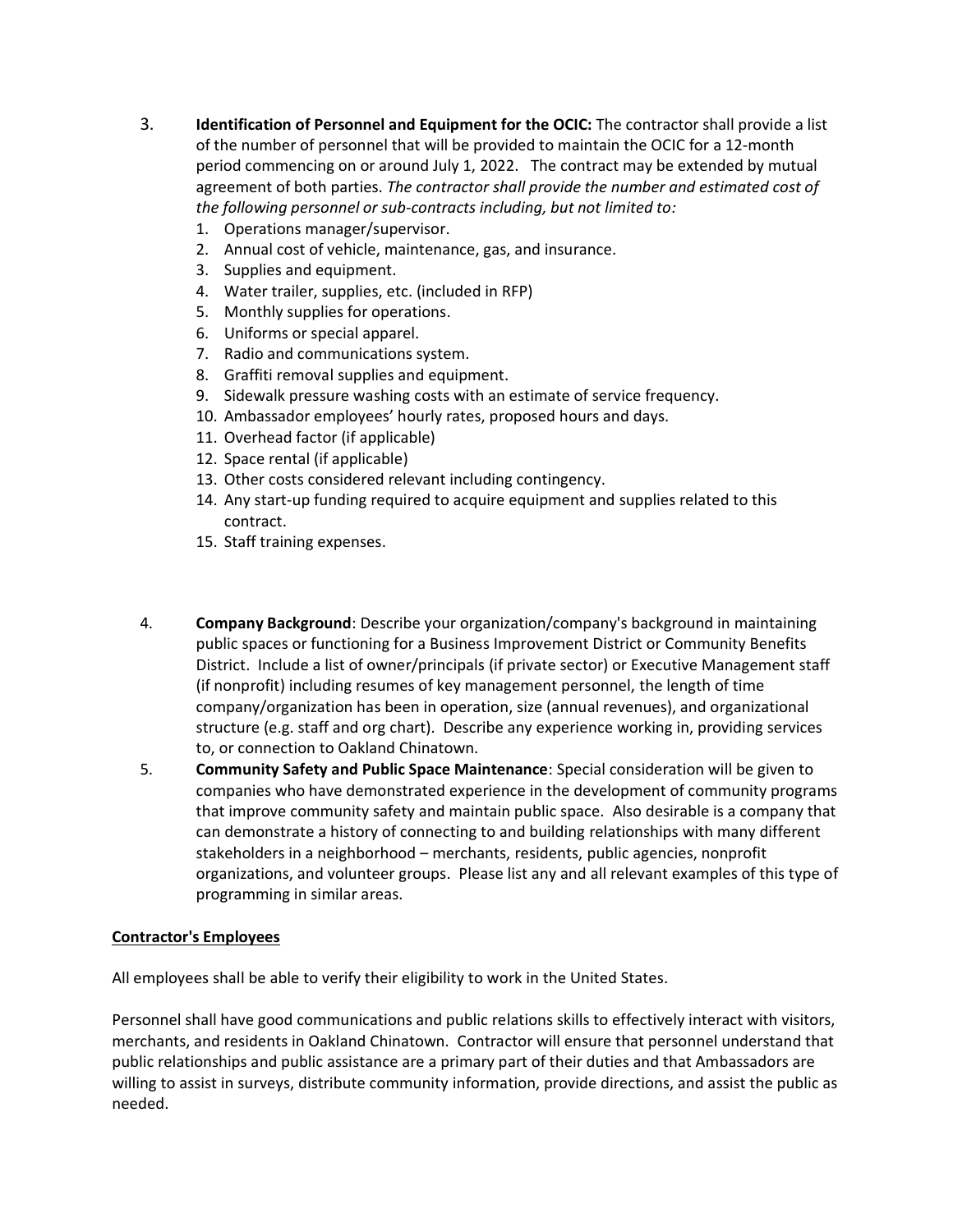Daytime personnel must have some multilingual staff, especially those who speak Cantonese/Mandarin to interact with merchants and residents in Chinatown. However, OCIC also values native English and Spanish speakers as a way to build bridges to other groups in the neighborhood. Provide a list of language skills in the proposal response.

#### **Personnel**

All personnel used by the Contractor or subcontractor(s) under this program will be employees of the Contractor or subcontractor(s) as appropriate. Contractor and subcontractor(s) shall pay all salaries, insurance and expenses, all federal social security taxes, federal and state unemployment taxes, and all other taxes relating to their respective employees. Contractor and subcontractor(s) must comply with legal requirements including, but not limited to, the Federal Fair Labor Standards Act, Equal Opportunity Employment, and Americans with Disabilities Act. The Contractor, the Contractor's employees, and its subcontractors, shall be competent and careful workers skilled in their respective trades. Subcontractors shall be subject to prior approval by OCIC. The Contractor shall not knowingly employ nor contract with any person who engages in misconduct or is incompetent or negligent in due and proper performance of his or her duties and the Contractor must warrant the fitness of all employees.

OCIC shall have the right to require that a background check be completed on and a 10-panel drug test be administered by the Contractor to all personnel, as well as require the Contractor to remove from Contract services any employee who displays misconduct toward the public or public property, or is in any way discourteous or inappropriate to the public. The reserves the right to audit employee payroll records and review testing programs, policies and procedures, the employee handbook, and other written information, and observe training.

**Required Certifications** - All personnel serving OCIC as Clean and Safe Ambassadors must be in possession of or be:

- First-aid trained and certified
- CPR trained and certified
- De-escalation training certified
- Legal residence status

#### **Management, Supervision and Training**

Contractor shall assign one responsible management level person or an Operations Director to meet with the OCIC Executive Director and Program Coordinator on a regular and as needed basis. This Operations Director shall attend all appropriate OCIC Civil Sidewalks Committee and OCIC Board meetings.

All shifts must be supervised by an individual who monitors Ambassador, cleaning and landscaping personnel, makes client calls, contacts city departments to correct area maintenance problems, makes route inspections, makes graffiti lists, maintains service reports, and who can provide guidance on protocols and procedures to staff.

Contractor is responsible for all training required to ensure that employees clearly understand their duties and responsibilities. Such training shall include pre-assignment training and remedial training, as well as equipment training and conflict de-escalation training as necessary. Contractor understands that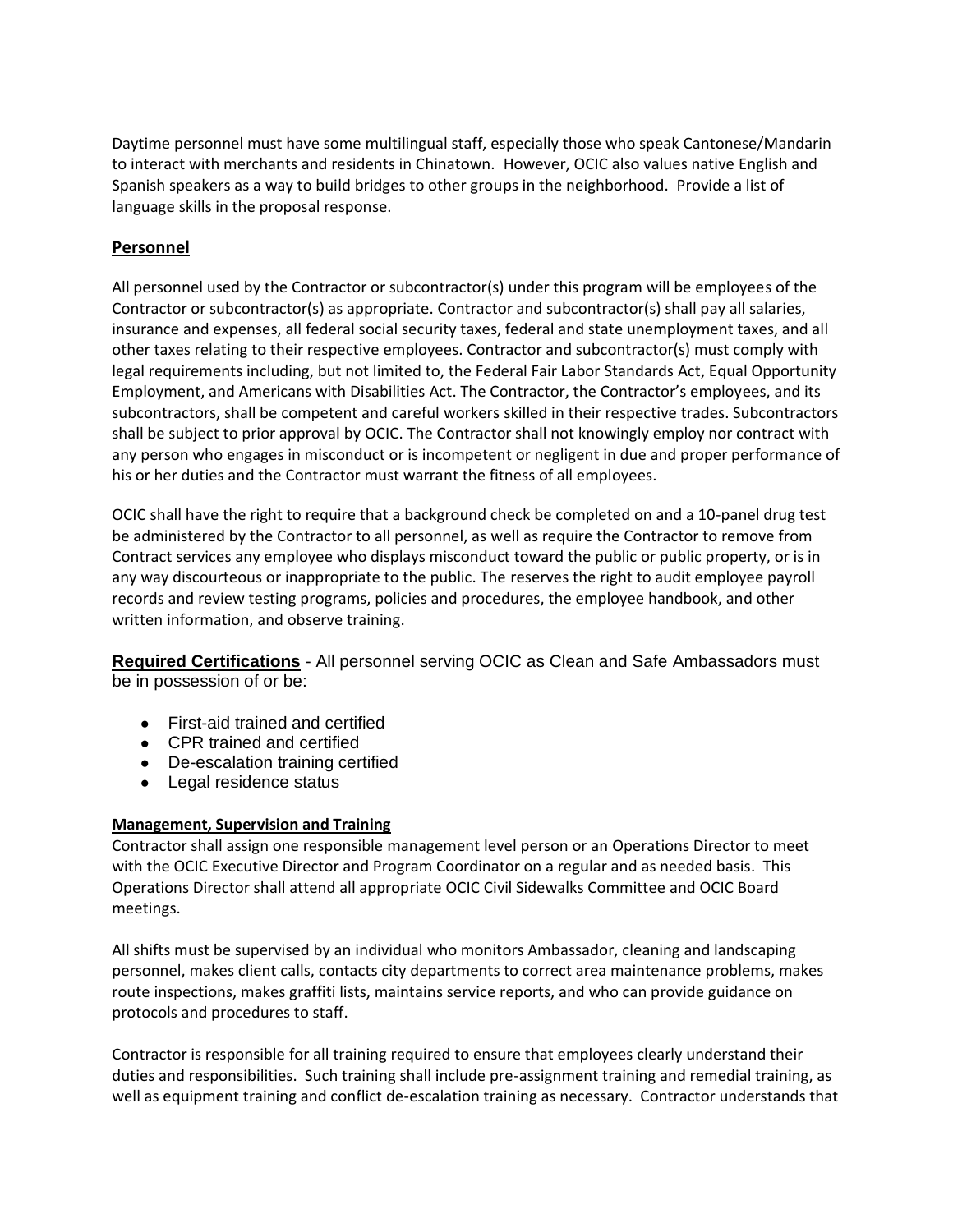the OCIC will have the right to request that any employee receive remedial training or be removed from the project.

#### **VIII. Equipment**

Contractor shall be responsible for supplying all necessary equipment to perform the essential functions of this proposal.

#### **IX. Insurance**

The successful contractor shall be required to carry the following insurance and name the Oakland Chinatown Improvement Council, its Board members, Directors and Officers as well as the City of Oakland as additionally insured. Insurance companies and limits shall meet the standards of the OCIC and the City and shall be provided in forms acceptable to OCIC and City.

Insurance company issuing the policy shall be an "admitted" insurer in the State of California and shall carry an A.M. Best and Company minimum rating of AA: VII. Additional insurance provisions shall conform to the approved Management and Disbursement Agreement by and between the City of Oakland and the OCIC, a copy of which will be provided to the Contractor.

**Worker's Compensation**: In accordance with state compensation laws, the contractor shall carry worker's compensation & employer's liability insurance for all persons employed in the performances of services at all times, described in this proposal.

**Liability/Bodily Injury and Property Damage**: The contractor shall carry liability insurance/bodily injury and property damage in the amount not less than \$2,000,000 per occurrence with a \$2,000,000 aggregate.

**Automobile**: The contractor shall carry automobile liability insurance/bodily injury and property damage liability in the amount not less than \$1,000,000 per combined single limit. All vehicles shall be registered and maintained by the selected contractor.

**Additional Insured** – The Oakland Chinatown Improvement Council and the City of Oakland shall be named as additional insured on all policies.

#### **Claims Against The Oakland Chinatown Improvement Council**

By responding to this RFP, the respondent waives any claim against property by reason of any or all of the following: the selection process or any part thereof; any informalities or defects in the selection process, award or non-award of the Contract; any statements, representations, acts, or omissions of the Oakland Chinatown Improvement Council, its staff or board in the exercise of any discretion set forth in or concerning any of the foregoing; and any other matters arising out of all or any of the foregoing.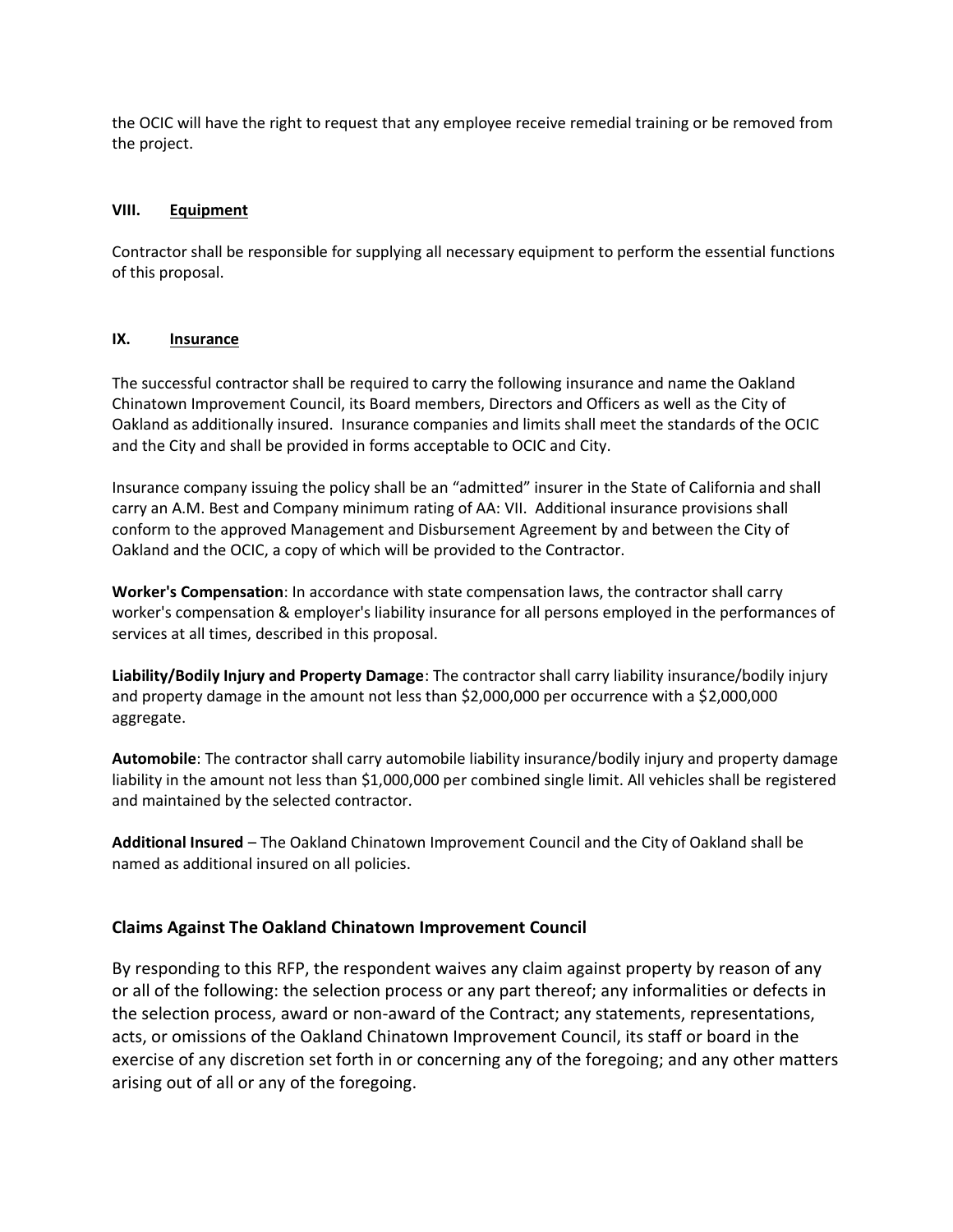#### **Other**

The Contractor(s) must be licensed to do business in the State of California and hold a valid City of Oakland Business license.

#### **Submittal of Proposals**

**Six** paper hard copies of all bids should be submitted in a sealed envelope marked "OCIC Chinatown Ambassador Program Bid" by **no later than 5pm on Thursday, June 9, 2022.** Please ensure that all bids are addressed to:

**Oakland Chinatown Improvement Council c/o Jennifer Li Civil Sidewalks Committee 638 Webster St. Suite 220 Oakland, CA 94607**

**Please also email a PDF of your RFP Response to the following recipients by the same deadline:** Ener Chiu, OCIC Civil Sidewalks Co-Chai[r echiu@ebaldc.org;](mailto:echiu@ebaldc.org) Esther Hsu, OCIC Civil Sidewalks Co-Chai[r esther.hsu@usw.salvationarmy.org](mailto:esther.hsu@usw.salvationarmy.org) Elaine Peng, OCIC Civil Sidewalks Co-Chair [ep@mhacc-usa.org](mailto:ep@mhacc-usa.org) Jennifer Li, OCIC Executive Director, [Jennifer.Li@chinatownoakland.org;](mailto:Jennifer.Li@chinatownoakland.org) Marco Li Mandri, City Manager Consultant to OCIC, [marco@newcityamerica.com](mailto:marco@newcityamerica.com)

#### **Contractor's Representations**

The Contractor(s), by submitting a bid, represents that:

- 1. The Contractor(s) has/have read and understands the contents of the RFP information pack and the bid is made herewith.
- 2. The Contractor, before submitting a proposal, understands that the Contractor must:
	- 1. examine the RFP information pack and exhibits;
	- 2. visit the site and become familiar with all local conditions which may in any manner affect the cost, progress, or performance of the services; and,
	- 3. become familiar with all applicable Federal, State, and local laws, ordinances, codes, rules, and regulations that may in any way affect the cost, progress, or performance of the services.

#### **Award of Contract**

OCIC anticipates interviewing Contractors the week of June 14, 2022. The award date of the contract is anticipated to be the week of June 17, 2022. The term of the contract will be for 1 year, with the option for extensions. The rates established in the initial contract may be adjusted for Cost of Living Adjustments each year. The selected contractor shall be expected to set up a base for operations, acquire all equipment and be ready to begin implementation of services on or around July 1, 2022.